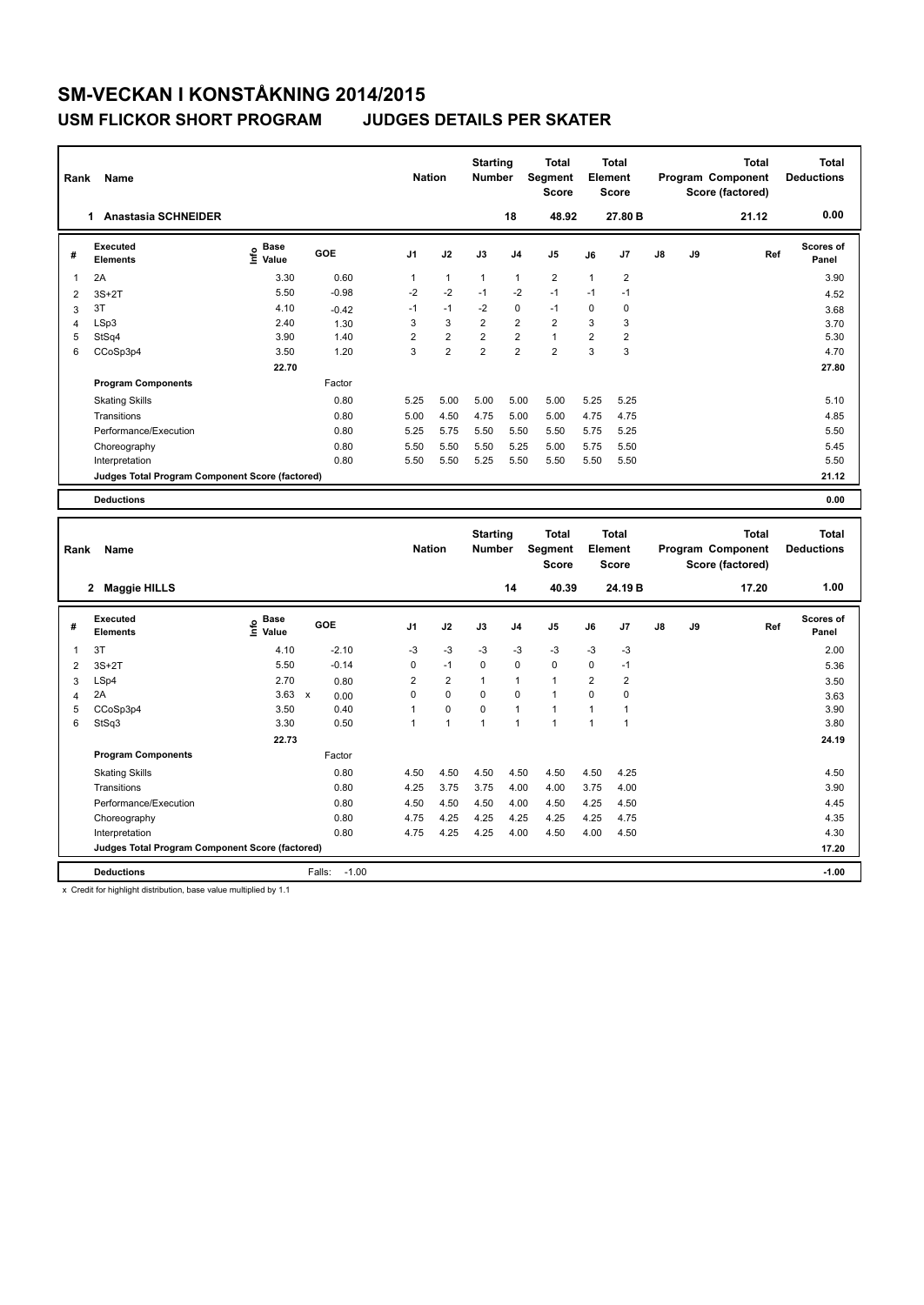### **USM FLICKOR SHORT PROGRAM JUDGES DETAILS PER SKATER**

| Rank           | Name                                            |                                  |                      | <b>Nation</b>  |                         | <b>Starting</b><br><b>Number</b> |              | <b>Total</b><br>Segment<br><b>Score</b> |              | <b>Total</b><br>Element<br><b>Score</b> |    |    | <b>Total</b><br>Program Component<br>Score (factored) | <b>Total</b><br><b>Deductions</b> |
|----------------|-------------------------------------------------|----------------------------------|----------------------|----------------|-------------------------|----------------------------------|--------------|-----------------------------------------|--------------|-----------------------------------------|----|----|-------------------------------------------------------|-----------------------------------|
|                | 3 Alessia HÄGG                                  |                                  |                      |                |                         |                                  | 17           | 38.48                                   |              | 22.00 B                                 |    |    | 17.48                                                 | 1.00                              |
| #              | <b>Executed</b><br><b>Elements</b>              | <b>Base</b><br>e Base<br>⊆ Value | GOE                  | J <sub>1</sub> | J2                      | J3                               | J4           | J5                                      | J6           | J7                                      | J8 | J9 | Ref                                                   | Scores of<br>Panel                |
| 1              | $3T+2T$                                         | 5.40                             | 0.00                 | 0              | 0                       | 0                                | $\mathbf 0$  | $\mathbf 0$                             | 0            | 0                                       |    |    |                                                       | 5.40                              |
| $\overline{2}$ | 3S                                              | 4.20                             | $-2.10$              | $-3$           | $-3$                    | $-3$                             | $-3$         | $-3$                                    | $-3$         | $-3$                                    |    |    |                                                       | 2.10                              |
| 3              | 2A                                              | 3.30                             | 0.00                 | 0              | 0                       | 0                                | $-1$         | $\mathbf 0$                             | 0            | 0                                       |    |    |                                                       | 3.30                              |
| 4              | LSp4                                            | 2.70                             | 0.40                 | 0              | $\mathbf{1}$            | $\mathbf{1}$                     | $\mathbf{1}$ | $\mathbf 0$                             | $\mathbf{1}$ | $\overline{\mathbf{c}}$                 |    |    |                                                       | 3.10                              |
| 5              | StSq3                                           | 3.30                             | $-1.40$              | $-2$           | $-2$                    | $-2$                             | $-2$         | $-2$                                    | $-2$         | $-3$                                    |    |    |                                                       | 1.90                              |
| 6              | CCoSp3p4                                        | 3.50                             | 0.70                 | $\mathbf{1}$   | $\overline{\mathbf{c}}$ | $\mathbf{1}$                     | $\mathbf{1}$ | $\overline{2}$                          | $\mathbf{1}$ | $\overline{2}$                          |    |    |                                                       | 4.20                              |
|                |                                                 | 22.40                            |                      |                |                         |                                  |              |                                         |              |                                         |    |    |                                                       | 22.00                             |
|                | <b>Program Components</b>                       |                                  | Factor               |                |                         |                                  |              |                                         |              |                                         |    |    |                                                       |                                   |
|                | <b>Skating Skills</b>                           |                                  | 0.80                 | 4.50           | 4.50                    | 4.25                             | 4.00         | 4.25                                    | 4.50         | 4.75                                    |    |    |                                                       | 4.40                              |
|                | Transitions                                     |                                  | 0.80                 | 4.25           | 4.25                    | 3.75                             | 3.50         | 4.25                                    | 3.75         | 4.25                                    |    |    |                                                       | 4.05                              |
|                | Performance/Execution                           |                                  | 0.80                 | 4.50           | 5.00                    | 4.25                             | 4.00         | 4.50                                    | 4.25         | 4.75                                    |    |    |                                                       | 4.45                              |
|                | Choreography                                    |                                  | 0.80                 | 4.75           | 5.00                    | 4.00                             | 4.25         | 4.50                                    | 4.50         | 4.75                                    |    |    |                                                       | 4.55                              |
|                | Interpretation                                  |                                  | 0.80                 | 4.75           | 4.75                    | 4.00                             | 4.25         | 4.50                                    | 4.00         | 4.50                                    |    |    |                                                       | 4.40                              |
|                | Judges Total Program Component Score (factored) |                                  |                      |                |                         |                                  |              |                                         |              |                                         |    |    |                                                       | 17.48                             |
|                | <b>Deductions</b>                               |                                  | $-1.00$<br>Falls:    |                |                         |                                  |              |                                         |              |                                         |    |    |                                                       | $-1.00$                           |
|                |                                                 |                                  |                      |                |                         |                                  |              |                                         |              |                                         |    |    |                                                       |                                   |
|                |                                                 |                                  |                      |                |                         |                                  |              |                                         |              |                                         |    |    |                                                       |                                   |
| Rank           | Name                                            |                                  |                      | <b>Nation</b>  |                         | <b>Starting</b><br>Number        |              | <b>Total</b><br>Segment<br><b>Score</b> |              | <b>Total</b><br>Element<br><b>Score</b> |    |    | <b>Total</b><br>Program Component<br>Score (factored) | <b>Total</b><br><b>Deductions</b> |
|                | 4 Cassandra JOHANSSON                           |                                  |                      |                |                         |                                  | 16           | 37.25                                   |              | 21.93 B                                 |    |    | 16.32                                                 | 1.00                              |
| #              | <b>Executed</b>                                 |                                  | GOE                  | J <sub>1</sub> | J2                      | J3                               | J4           | J5                                      | J6           | J7                                      | J8 | J9 | Ref                                                   | Scores of                         |
|                | <b>Elements</b>                                 | e Base<br>E Value                |                      |                |                         |                                  |              |                                         |              |                                         |    |    |                                                       | Panel                             |
| 1              | $3S+2T$                                         | 5.50                             | 0.28                 | 0              | $\mathbf{1}$            | 0                                | 0            | $\mathbf{1}$                            | 0            | 1                                       |    |    |                                                       | 5.78                              |
| $\overline{2}$ | 3Lo                                             | 5.10                             | $-2.10$              | -3             | $-3$                    | $-3$                             | $-3$         | -3                                      | -3           | $-3$                                    |    |    |                                                       | 3.00                              |
| 3              | CCoSp3p3                                        | 3.00                             | $-0.18$              | $-1$           | 0                       | 0                                | $\mathbf 0$  | $-2$                                    | $\mathbf{1}$ | $-3$                                    |    |    |                                                       | 2.82                              |
| $\overline{4}$ | StSq2                                           | 2.60                             | 0.10                 | 0              | $\pmb{0}$               | 0                                | $\pmb{0}$    | $\pmb{0}$                               | $\mathbf{1}$ | $\mathbf{1}$                            |    |    |                                                       | 2.70                              |
| 5              | 2A                                              | 3.63                             | $\pmb{\chi}$<br>0.50 | 0              | $\mathbf{1}$            | $\mathbf{1}$                     | $\mathbf{1}$ | $\mathbf{1}$                            | $\mathbf{1}$ | $\mathbf{1}$                            |    |    |                                                       | 4.13                              |
| 6              | LSp1                                            | 1.50                             | 0.00                 | 0              | $\Omega$                | $\Omega$                         | $\Omega$     | $-1$                                    | $\Omega$     | $\mathbf{1}$                            |    |    |                                                       | 1.50                              |
|                | <b>Program Components</b>                       | 21.33                            | Factor               |                |                         |                                  |              |                                         |              |                                         |    |    |                                                       | 21.93                             |
|                | <b>Skating Skills</b>                           |                                  | 0.80                 | 4.25           | 4.25                    | 4.25                             | 4.25         | 4.50                                    | 4.50         | 4.00                                    |    |    |                                                       | 4.30                              |
|                | Transitions                                     |                                  | 0.80                 | 3.75           | 4.00                    | 4.00                             | 4.00         | 3.75                                    | 4.00         | 3.75                                    |    |    |                                                       | 3.90                              |
|                | Performance/Execution                           |                                  | 0.80                 | 4.00           | 3.75                    | 4.25                             | 4.00         | 4.00                                    | 4.25         | 4.00                                    |    |    |                                                       | 4.05                              |
|                |                                                 |                                  | 0.80                 | 4.25           | 3.75                    | 4.50                             | 4.25         | 4.00                                    | 4.25         | 4.25                                    |    |    |                                                       | 4.20                              |
|                | Choreography<br>Interpretation                  |                                  | 0.80                 | 4.25           | 3.50                    | 4.00                             | 4.00         | 3.75                                    | 4.00         | 4.00                                    |    |    |                                                       | 3.95                              |
|                | Judges Total Program Component Score (factored) |                                  |                      |                |                         |                                  |              |                                         |              |                                         |    |    |                                                       | 16.32                             |

x Credit for highlight distribution, base value multiplied by 1.1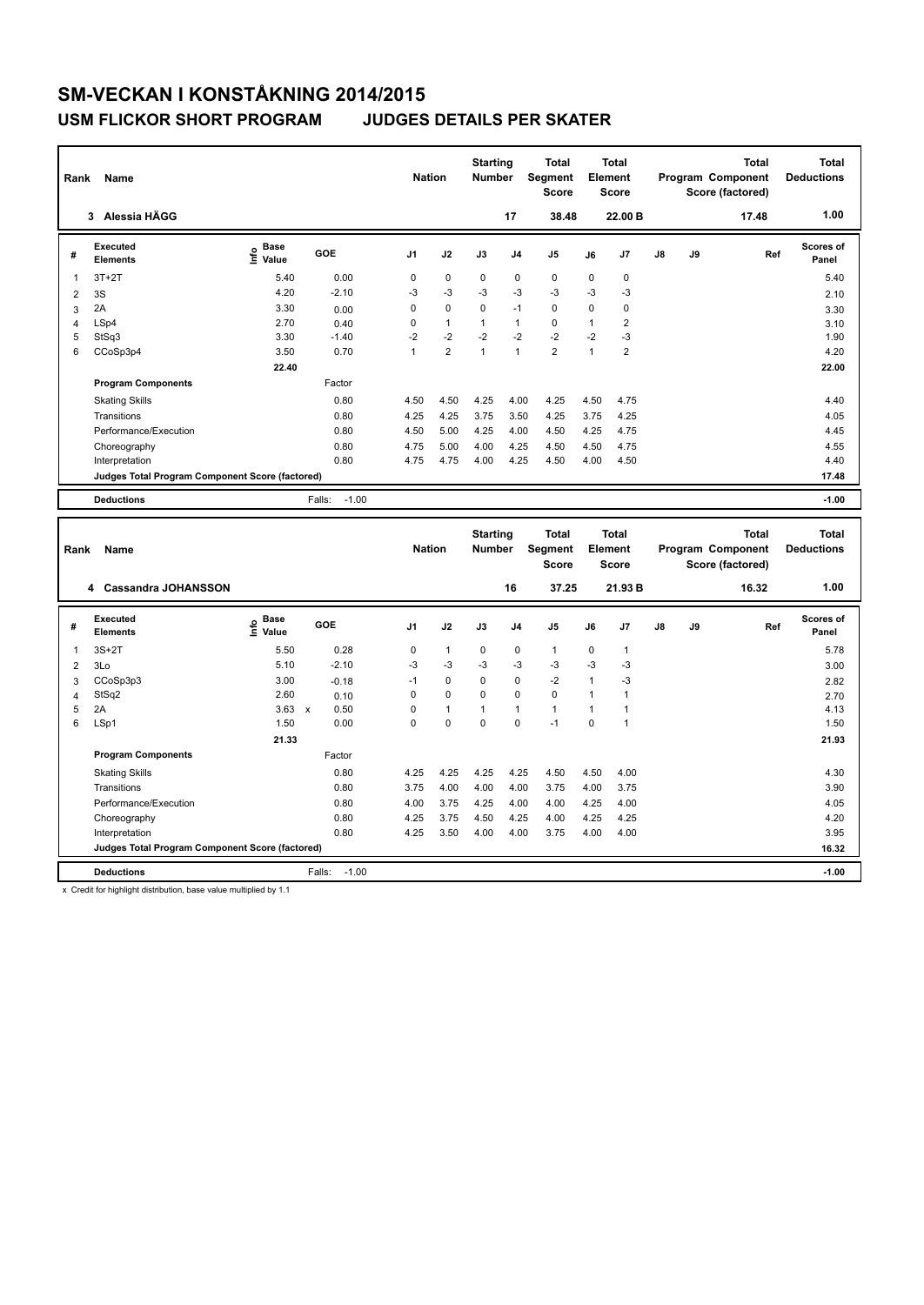| Rank           | Name                                            | <b>Nation</b>                |                                      | <b>Starting</b><br><b>Number</b> |                | <b>Total</b><br>Segment<br><b>Score</b> |                | Total<br>Element<br><b>Score</b> |                |                | <b>Total</b><br>Program Component<br>Score (factored) | <b>Total</b><br><b>Deductions</b> |       |                    |
|----------------|-------------------------------------------------|------------------------------|--------------------------------------|----------------------------------|----------------|-----------------------------------------|----------------|----------------------------------|----------------|----------------|-------------------------------------------------------|-----------------------------------|-------|--------------------|
|                | Smilla SZALKAI<br>5.                            |                              |                                      |                                  |                |                                         | 9              | 37.23                            |                | 20.59 B        |                                                       |                                   | 16.64 | 0.00               |
| #              | Executed<br><b>Elements</b>                     | <b>Base</b><br>١nf٥<br>Value | GOE                                  | J <sub>1</sub>                   | J2             | J3                                      | J <sub>4</sub> | J <sub>5</sub>                   | J6             | J <sub>7</sub> | $\mathsf{J}8$                                         | J9                                | Ref   | Scores of<br>Panel |
| $\overline{1}$ | 2A                                              | 3.30                         | 0.00                                 | 0                                | $\mathbf 0$    | $\mathbf 0$                             | $\mathbf 0$    | 0                                | 0              | 0              |                                                       |                                   |       | 3.30               |
| 2              | $3T+1T^*$                                       | $\star$<br>4.10              | $-2.10$                              | -3                               | $-3$           | $-3$                                    | $-3$           | $-3$                             | $-3$           | $-3$           |                                                       |                                   |       | 2.00               |
| 3              | LSp3                                            | 2.40                         | 1.00                                 | $\overline{2}$                   | $\overline{2}$ | $\overline{2}$                          | $\mathbf{1}$   | $\overline{2}$                   | $\overline{2}$ | $\overline{2}$ |                                                       |                                   |       | 3.40               |
| 4              | 2Lz                                             | 2.31                         | $\boldsymbol{\mathsf{x}}$<br>$-0.42$ | $-2$                             | $-1$           | $-1$                                    | $\mathbf{1}$   | $-2$                             | $-1$           | $-2$           |                                                       |                                   |       | 1.89               |
| 5              | CCoSp3p4                                        | 3.50                         | 0.70                                 | $\overline{2}$                   | $\overline{2}$ | $\overline{2}$                          | $\mathbf{1}$   | $\mathbf 0$                      | 1              | 1              |                                                       |                                   |       | 4.20               |
| 6              | StSq3                                           | 3.30                         | 0.50                                 |                                  | $\overline{2}$ | $\overline{A}$                          | $\mathbf{1}$   | 1                                | 1              | 1              |                                                       |                                   |       | 3.80               |
|                |                                                 | 18.91                        |                                      |                                  |                |                                         |                |                                  |                |                |                                                       |                                   |       | 20.59              |
|                | <b>Program Components</b>                       |                              | Factor                               |                                  |                |                                         |                |                                  |                |                |                                                       |                                   |       |                    |
|                | <b>Skating Skills</b>                           |                              | 0.80                                 | 4.50                             | 4.75           | 4.25                                    | 4.25           | 4.25                             | 3.75           | 4.25           |                                                       |                                   |       | 4.30               |
|                | Transitions                                     |                              | 0.80                                 | 4.25                             | 4.00           | 3.75                                    | 4.00           | 4.00                             | 3.75           | 3.50           |                                                       |                                   |       | 3.90               |
|                | Performance/Execution                           |                              | 0.80                                 | 4.50                             | 4.75           | 4.00                                    | 4.50           | 4.50                             | 4.00           | 4.00           |                                                       |                                   |       | 4.30               |
|                | Choreography                                    |                              | 0.80                                 | 4.75                             | 4.50           | 4.25                                    | 4.50           | 4.25                             | 4.00           | 4.25           |                                                       |                                   |       | 4.35               |
|                | Interpretation                                  |                              | 0.80                                 | 4.75                             | 4.00           | 4.00                                    | 4.00           | 4.00                             | 3.50           | 3.75           |                                                       |                                   |       | 3.95               |
|                | Judges Total Program Component Score (factored) |                              |                                      |                                  |                |                                         |                |                                  |                |                |                                                       |                                   |       | 16.64              |
|                | <b>Deductions</b>                               |                              |                                      |                                  |                |                                         |                |                                  |                |                |                                                       |                                   |       | 0.00               |

\* Invalid element x Credit for highlight distribution, base value multiplied by 1.1

| Rank | Name<br>Jelizaveta KOPACA<br>6                  |         |                                  |                         |                | <b>Nation</b>  | <b>Starting</b><br><b>Number</b> |                | <b>Total</b><br>Segment<br><b>Score</b> |                | <b>Total</b><br>Element<br><b>Score</b> |    |    | Total<br>Program Component<br>Score (factored) | <b>Total</b><br><b>Deductions</b> |
|------|-------------------------------------------------|---------|----------------------------------|-------------------------|----------------|----------------|----------------------------------|----------------|-----------------------------------------|----------------|-----------------------------------------|----|----|------------------------------------------------|-----------------------------------|
|      |                                                 |         |                                  |                         |                |                |                                  | 15             | 36.61                                   |                | 19.93 B                                 |    |    | 17.68                                          | 1.00                              |
| #    | Executed<br><b>Elements</b>                     |         | <b>Base</b><br>e Base<br>⊆ Value | GOE                     | J <sub>1</sub> | J2             | J3                               | J <sub>4</sub> | J <sub>5</sub>                          | J6             | J7                                      | J8 | J9 | Ref                                            | Scores of<br>Panel                |
| 1    | 2A                                              |         | 3.30                             | $-1.00$                 | $-2$           | $-2$           | $-2$                             | $-2$           | $-2$                                    | $-2$           | $-2$                                    |    |    |                                                | 2.30                              |
| 2    | 3S<+COMBO                                       | $\prec$ | 3.00                             | $-2.10$                 | $-3$           | $-3$           | $-3$                             | $-3$           | $-3$                                    | -3             | -3                                      |    |    |                                                | 0.90                              |
| 3    | CCoSp3p4                                        |         | 3.50                             | 0.70                    | 1              | $\overline{2}$ | 1                                | $\mathbf{1}$   | $\mathbf{1}$                            | $\overline{2}$ | $\overline{2}$                          |    |    |                                                | 4.20                              |
| 4    | StSq3                                           |         | 3.30                             | 0.50                    | 1              | 1              | 1                                | $\mathbf{1}$   | 1                                       | 1              | 2                                       |    |    |                                                | 3.80                              |
| 5    | 3T                                              |         | 4.51                             | $-0.28$<br>$\mathsf{x}$ | $-1$           | $-1$           | $\Omega$                         | $\mathbf{1}$   | $-1$                                    | 0              | 0                                       |    |    |                                                | 4.23                              |
| 6    | LSp2                                            |         | 1.90                             | 0.60                    | 1              | $\mathbf{1}$   | 1                                | 0              | $\mathbf{1}$                            | $\overline{2}$ | $\overline{2}$                          |    |    |                                                | 2.50                              |
|      |                                                 |         | 19.51                            |                         |                |                |                                  |                |                                         |                |                                         |    |    |                                                | 19.93                             |
|      | <b>Program Components</b>                       |         |                                  | Factor                  |                |                |                                  |                |                                         |                |                                         |    |    |                                                |                                   |
|      | <b>Skating Skills</b>                           |         |                                  | 0.80                    | 4.75           | 4.25           | 4.50                             | 4.75           | 4.25                                    | 4.50           | 4.50                                    |    |    |                                                | 4.50                              |
|      | Transitions                                     |         |                                  | 0.80                    | 4.50           | 4.00           | 4.25                             | 4.25           | 4.25                                    | 4.00           | 4.25                                    |    |    |                                                | 4.20                              |
|      | Performance/Execution                           |         |                                  | 0.80                    | 4.50           | 4.50           | 4.25                             | 4.25           | 4.25                                    | 4.50           | 4.50                                    |    |    |                                                | 4.40                              |
|      | Choreography                                    |         |                                  | 0.80                    | 4.75           | 4.25           | 4.50                             | 4.25           | 4.25                                    | 4.75           | 5.00                                    |    |    |                                                | 4.50                              |
|      | Interpretation                                  |         |                                  | 0.80                    | 5.00           | 4.50           | 4.25                             | 4.50           | 4.50                                    | 4.75           | 4.25                                    |    |    |                                                | 4.50                              |
|      | Judges Total Program Component Score (factored) |         |                                  |                         |                |                |                                  |                |                                         |                |                                         |    |    |                                                | 17.68                             |
|      | <b>Deductions</b>                               |         |                                  | Falls:<br>$-1.00$       |                |                |                                  |                |                                         |                |                                         |    |    |                                                | $-1.00$                           |

< Under-rotated jump x Credit for highlight distribution, base value multiplied by 1.1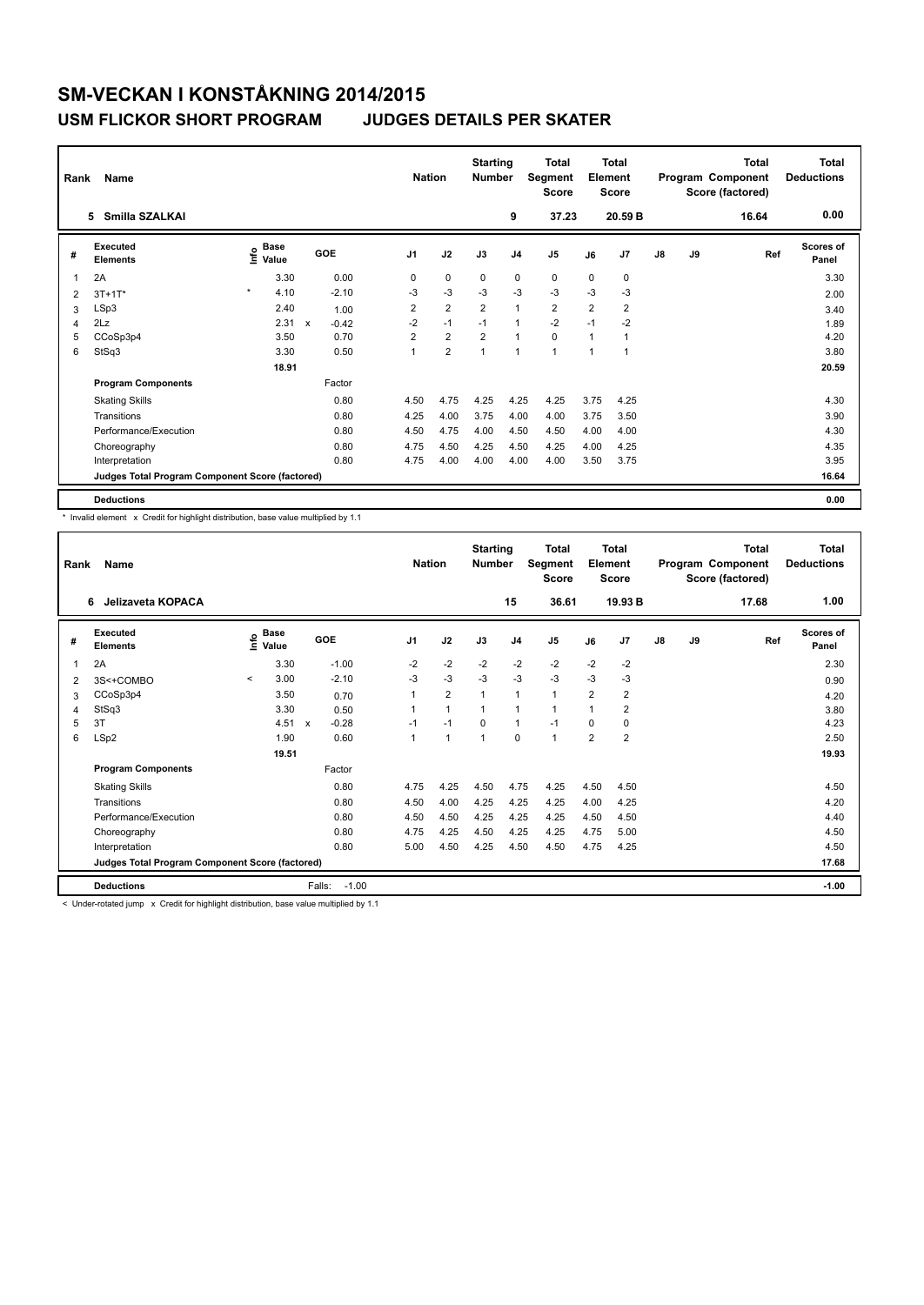### **USM FLICKOR SHORT PROGRAM JUDGES DETAILS PER SKATER**

|                | Name<br>Rank<br><b>Rebecca GORWAT</b><br>7      |      |                      |                           |         | <b>Nation</b> |              | <b>Starting</b><br><b>Number</b> | 11             | <b>Total</b><br>Segment<br><b>Score</b><br>32.62 |                | <b>Total</b><br>Element<br><b>Score</b><br>17.14 |               |    | <b>Total</b><br>Program Component<br>Score (factored)<br>16.48 | <b>Total</b><br><b>Deductions</b><br>1.00 |
|----------------|-------------------------------------------------|------|----------------------|---------------------------|---------|---------------|--------------|----------------------------------|----------------|--------------------------------------------------|----------------|--------------------------------------------------|---------------|----|----------------------------------------------------------------|-------------------------------------------|
| #              | Executed<br><b>Elements</b>                     | ١nf٥ | <b>Base</b><br>Value |                           | GOE     | J1            | J2           | J3                               | J <sub>4</sub> | J <sub>5</sub>                                   | J6             | J7                                               | $\mathsf{J}8$ | J9 | Ref                                                            | <b>Scores of</b><br>Panel                 |
| -1             | StSq3                                           |      | 3.30                 |                           | 0.50    | 1             | $\mathbf 0$  | $\mathbf{1}$                     | $\overline{1}$ | $\overline{2}$                                   | $\mathbf{1}$   | 1                                                |               |    |                                                                | 3.80                                      |
| $\overline{2}$ | 2A<<                                            | <<   | 1.10                 |                           | $-0.60$ | $-3$          | $-3$         | $-3$                             | $-3$           | $-3$                                             | $-3$           | $-3$                                             |               |    |                                                                | 0.50                                      |
| 3              | CCoSp3p4                                        |      | 3.50                 |                           | 0.50    | 1             | $\mathbf{1}$ | $\mathbf{1}$                     | $\overline{1}$ | $\mathbf{1}$                                     | $\overline{1}$ |                                                  |               |    |                                                                | 4.00                                      |
| 4              | $2F+2Lo$                                        |      | 4.07                 | $\mathsf{x}$              | 0.00    | 0             | $\mathbf 0$  | $\Omega$                         | $\Omega$       | $\mathbf{1}$                                     | $-1$           | $\Omega$                                         |               |    |                                                                | 4.07                                      |
| 5              | 2Lz                                             |      | 2.31                 | $\boldsymbol{\mathsf{x}}$ | 0.12    | 0             | $\mathbf 0$  | $\mathbf{1}$                     | $\overline{1}$ | $-1$                                             | $\Omega$       |                                                  |               |    |                                                                | 2.43                                      |
| 6              | LSp3                                            |      | 2.40                 |                           | $-0.06$ | $-1$          | 0            | $\mathbf 0$                      | $\mathbf 0$    | $-1$                                             | $\overline{1}$ | $\mathbf 0$                                      |               |    |                                                                | 2.34                                      |
|                |                                                 |      | 16.68                |                           |         |               |              |                                  |                |                                                  |                |                                                  |               |    |                                                                | 17.14                                     |
|                | <b>Program Components</b>                       |      |                      |                           | Factor  |               |              |                                  |                |                                                  |                |                                                  |               |    |                                                                |                                           |
|                | <b>Skating Skills</b>                           |      |                      |                           | 0.80    | 4.50          | 3.75         | 4.25                             | 4.00           | 4.75                                             | 4.00           | 4.50                                             |               |    |                                                                | 4.25                                      |
|                | Transitions                                     |      |                      |                           | 0.80    | 4.25          | 3.50         | 4.00                             | 3.50           | 4.50                                             | 3.75           | 4.25                                             |               |    |                                                                | 3.95                                      |
|                | Performance/Execution                           |      |                      |                           | 0.80    | 4.75          | 3.75         | 4.25                             | 4.25           | 4.25                                             | 3.50           | 4.50                                             |               |    |                                                                | 4.20                                      |
|                | Choreography                                    |      |                      |                           | 0.80    | 4.75          | 3.75         | 4.00                             | 4.25           | 4.50                                             | 3.75           | 4.75                                             |               |    |                                                                | 4.25                                      |
|                | Interpretation                                  |      |                      |                           | 0.80    | 4.50          | 3.75         | 3.75                             | 3.50           | 4.50                                             | 3.50           | 4.25                                             |               |    |                                                                | 3.95                                      |
|                | Judges Total Program Component Score (factored) |      |                      |                           |         |               |              |                                  |                |                                                  |                |                                                  |               |    |                                                                | 16.48                                     |
|                | <b>Deductions</b>                               |      |                      | Falls:                    | $-1.00$ |               |              |                                  |                |                                                  |                |                                                  |               |    |                                                                | $-1.00$                                   |

<< Downgraded jump x Credit for highlight distribution, base value multiplied by 1.1

| Rank | Name                                            |                              |                   | <b>Nation</b>  |              | <b>Starting</b><br><b>Number</b> |                | <b>Total</b><br>Segment<br>Score |      | <b>Total</b><br>Element<br><b>Score</b> |    |    | <b>Total</b><br>Program Component<br>Score (factored) | Total<br><b>Deductions</b> |
|------|-------------------------------------------------|------------------------------|-------------------|----------------|--------------|----------------------------------|----------------|----------------------------------|------|-----------------------------------------|----|----|-------------------------------------------------------|----------------------------|
|      | <b>Klara ARELL</b><br>8                         |                              |                   |                |              |                                  | 13             | 32.04                            |      | 17.08                                   |    |    | 15.96                                                 | 1.00                       |
| #    | <b>Executed</b><br><b>Elements</b>              | <b>Base</b><br>١nfo<br>Value | <b>GOE</b>        | J <sub>1</sub> | J2           | J3                               | J <sub>4</sub> | J <sub>5</sub>                   | J6   | J <sub>7</sub>                          | J8 | J9 | Ref                                                   | <b>Scores of</b><br>Panel  |
| 1    | 2A                                              | 3.30                         | $-1.50$           | $-3$           | $-3$         | $-3$                             | $-3$           | $-3$                             | $-3$ | $-2$                                    |    |    |                                                       | 1.80                       |
| 2    | LSp3                                            | 2.40                         | 0.50              | $\overline{1}$ | $\mathbf{1}$ | $\mathbf{1}$                     | $\mathbf{1}$   | 0                                | 1    | $\overline{1}$                          |    |    |                                                       | 2.90                       |
| 3    | StSq3                                           | 3.30                         | $-0.14$           | 0              | $-1$         | $-1$                             | $\mathbf{1}$   | 0                                | 0    | 0                                       |    |    |                                                       | 3.16                       |
| 4    | $2Lz+2T$                                        | $3.74 \times$                | 0.00              | 0              | 0            | 0                                | 0              | 0                                | 1    | 0                                       |    |    |                                                       | 3.74                       |
| 5    | CCoSp3p4                                        | 3.50                         | $-0.06$           | $\Omega$       | 0            | $-1$                             | 0              | $-1$                             | 0    | 0                                       |    |    |                                                       | 3.44                       |
| 6    | 2Lo                                             | $1.98 \times$                | 0.06              | $\Omega$       | $\mathbf{1}$ | $\Omega$                         | 0              | 0                                | $-1$ | $\overline{1}$                          |    |    |                                                       | 2.04                       |
|      |                                                 | 18.22                        |                   |                |              |                                  |                |                                  |      |                                         |    |    |                                                       | 17.08                      |
|      | <b>Program Components</b>                       |                              | Factor            |                |              |                                  |                |                                  |      |                                         |    |    |                                                       |                            |
|      | <b>Skating Skills</b>                           |                              | 0.80              | 4.25           | 4.00         | 4.25                             | 4.25           | 4.25                             | 3.75 | 4.00                                    |    |    |                                                       | 4.15                       |
|      | Transitions                                     |                              | 0.80              | 3.75           | 3.75         | 4.00                             | 4.00           | 4.00                             | 3.75 | 3.75                                    |    |    |                                                       | 3.85                       |
|      | Performance/Execution                           |                              | 0.80              | 3.75           | 4.00         | 4.25                             | 4.00           | 4.25                             | 3.75 | 3.75                                    |    |    |                                                       | 3.95                       |
|      | Choreography                                    |                              | 0.80              | 4.25           | 4.00         | 4.50                             | 4.25           | 4.50                             | 3.50 | 4.00                                    |    |    |                                                       | 4.20                       |
|      | Interpretation                                  |                              | 0.80              | 3.75           | 3.75         | 4.00                             | 4.00           | 4.00                             | 3.50 | 3.50                                    |    |    |                                                       | 3.80                       |
|      | Judges Total Program Component Score (factored) |                              |                   |                |              |                                  |                |                                  |      |                                         |    |    |                                                       | 15.96                      |
|      | <b>Deductions</b>                               |                              | $-1.00$<br>Falls: |                |              |                                  |                |                                  |      |                                         |    |    |                                                       | $-1.00$                    |

x Credit for highlight distribution, base value multiplied by 1.1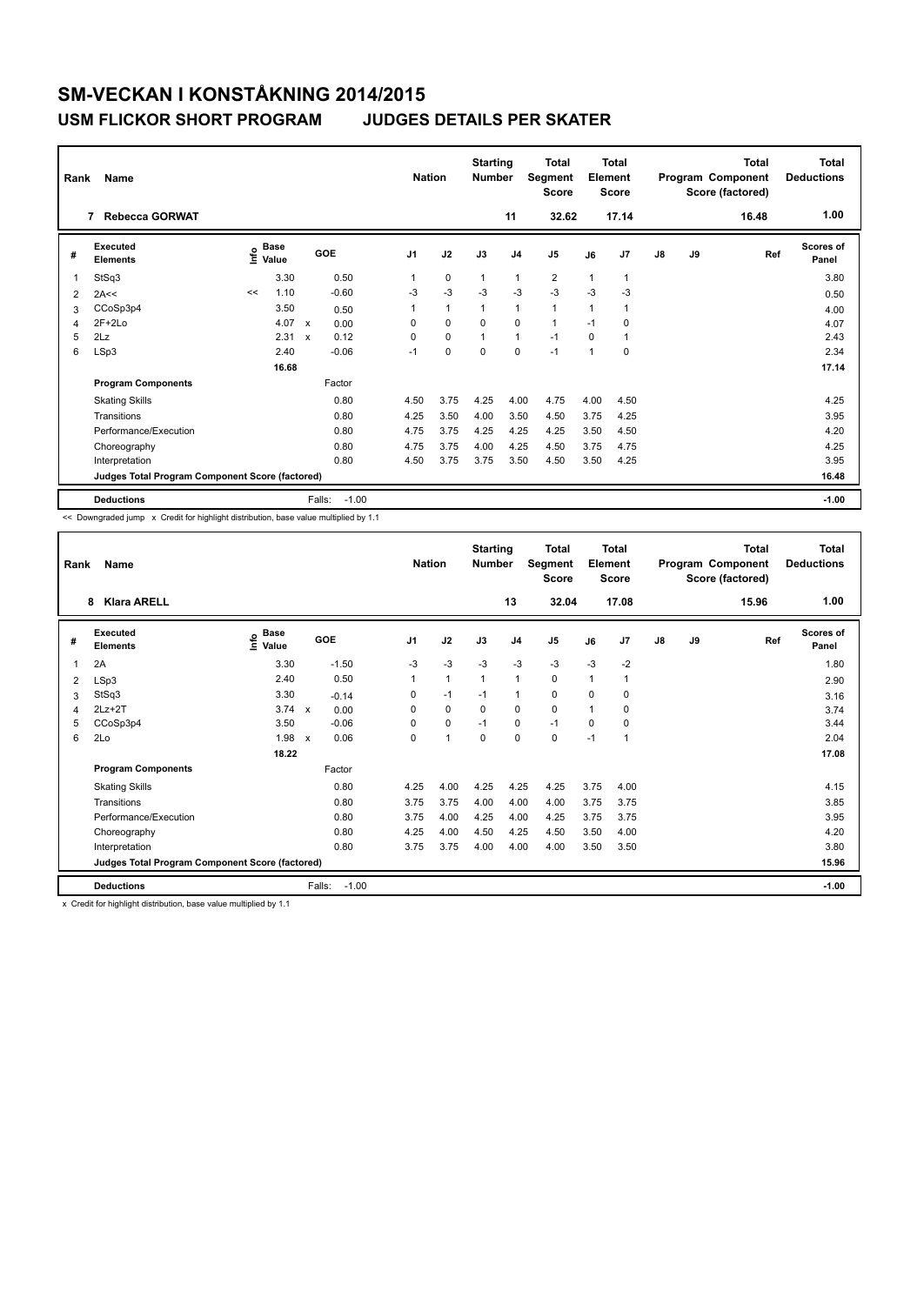| Rank | Name                                            |                              |                                   | <b>Nation</b>            |                | <b>Starting</b><br><b>Number</b> |                | <b>Total</b><br>Segment<br><b>Score</b> |                | <b>Total</b><br>Element<br><b>Score</b> |               |    | <b>Total</b><br>Program Component<br>Score (factored) | Total<br><b>Deductions</b> |
|------|-------------------------------------------------|------------------------------|-----------------------------------|--------------------------|----------------|----------------------------------|----------------|-----------------------------------------|----------------|-----------------------------------------|---------------|----|-------------------------------------------------------|----------------------------|
|      | 9 Lisa LAGER                                    |                              |                                   |                          |                |                                  | 12             | 31.73                                   |                | 16.89 B                                 |               |    | 15.84                                                 | 1.00                       |
| #    | Executed<br><b>Elements</b>                     | <b>Base</b><br>lnfo<br>Value | GOE                               | J <sub>1</sub>           | J2             | J3                               | J <sub>4</sub> | J <sub>5</sub>                          | J6             | J7                                      | $\mathsf{J}8$ | J9 | Ref                                                   | <b>Scores of</b><br>Panel  |
|      | 3S                                              | 4.20                         | $-2.10$                           | $-3$                     | $-3$           | $-3$                             | $-3$           | $-3$                                    | $-3$           | $-3$                                    |               |    |                                                       | 2.10                       |
| 2    | 2A                                              | 3.30                         | 0.00                              | 0                        | $\mathbf 0$    | 0                                | $\mathbf 0$    | $\mathbf 0$                             | $\Omega$       | 0                                       |               |    |                                                       | 3.30                       |
| 3    | CCoSp3p4                                        | 3.50                         | 0.30                              | 0                        | $\overline{1}$ | $\mathbf 0$                      | $\overline{1}$ | $-1$                                    | 1              | 1                                       |               |    |                                                       | 3.80                       |
| 4    | StSq                                            | 0.00                         | 0.00                              | $\overline{\phantom{0}}$ |                |                                  |                |                                         |                |                                         |               |    |                                                       | 0.00                       |
| 5    | $2Lo+2T$                                        | 3.41                         | 0.18<br>$\boldsymbol{\mathsf{x}}$ | 0                        | $\overline{1}$ | $\mathbf 0$                      | $\mathbf 0$    | $\mathbf{1}$                            | 1              | 1                                       |               |    |                                                       | 3.59                       |
| 6    | LSp2                                            | 1.90                         | 0.20                              | 1                        | $\Omega$       | $\Omega$                         | $\mathbf 0$    | $\mathbf 0$                             | $\overline{1}$ | $\overline{2}$                          |               |    |                                                       | 2.10                       |
|      |                                                 | 16.31                        |                                   |                          |                |                                  |                |                                         |                |                                         |               |    |                                                       | 16.89                      |
|      | <b>Program Components</b>                       |                              | Factor                            |                          |                |                                  |                |                                         |                |                                         |               |    |                                                       |                            |
|      | <b>Skating Skills</b>                           |                              | 0.80                              | 4.25                     | 4.25           | 4.00                             | 4.00           | 4.25                                    | 3.75           | 4.25                                    |               |    |                                                       | 4.15                       |
|      | Transitions                                     |                              | 0.80                              | 4.00                     | 3.50           | 3.75                             | 3.50           | 3.75                                    | 3.50           | 4.25                                    |               |    |                                                       | 3.70                       |
|      | Performance/Execution                           |                              | 0.80                              | 4.00                     | 4.00           | 4.25                             | 4.00           | 4.00                                    | 3.50           | 4.50                                    |               |    |                                                       | 4.05                       |
|      | Choreography                                    |                              | 0.80                              | 4.25                     | 4.25           | 3.75                             | 4.00           | 4.00                                    | 3.75           | 4.75                                    |               |    |                                                       | 4.05                       |
|      | Interpretation                                  |                              | 0.80                              | 4.00                     | 3.75           | 4.00                             | 3.75           | 3.75                                    | 3.50           | 4.75                                    |               |    |                                                       | 3.85                       |
|      | Judges Total Program Component Score (factored) |                              |                                   |                          |                |                                  |                |                                         |                |                                         |               |    |                                                       | 15.84                      |
|      | <b>Deductions</b>                               |                              | $-1.00$<br>Falls:                 |                          |                |                                  |                |                                         |                |                                         |               |    |                                                       | $-1.00$                    |

x Credit for highlight distribution, base value multiplied by 1.1

| Rank | Name                                            |         |                      |                         | <b>Nation</b>  |      | <b>Starting</b><br><b>Number</b> |                | <b>Total</b><br>Segment<br><b>Score</b> |                | Total<br>Element<br><b>Score</b> |    |    | <b>Total</b><br>Program Component<br>Score (factored) | <b>Total</b><br><b>Deductions</b> |
|------|-------------------------------------------------|---------|----------------------|-------------------------|----------------|------|----------------------------------|----------------|-----------------------------------------|----------------|----------------------------------|----|----|-------------------------------------------------------|-----------------------------------|
| 10   | Emma KIVIOJA                                    |         |                      |                         |                |      |                                  | 10             | 30.74                                   |                | 15.42                            |    |    | 16.32                                                 | 1.00                              |
| #    | Executed<br><b>Elements</b>                     | lnfo    | <b>Base</b><br>Value | GOE                     | J <sub>1</sub> | J2   | J3                               | J <sub>4</sub> | J <sub>5</sub>                          | J6             | J7                               | J8 | J9 | Ref                                                   | Scores of<br>Panel                |
| 1    | 2A                                              |         | 3.30                 | 0.20                    | 0              | 0    | 0                                | 0              | 1                                       | $\mathbf{1}$   | $\mathbf 1$                      |    |    |                                                       | 3.50                              |
| 2    | 3S<                                             | $\prec$ | 3.00                 | $-2.10$                 | $-3$           | $-3$ | $-3$                             | $-3$           | $-3$                                    | $-3$           | -3                               |    |    |                                                       | 0.90                              |
| 3    | CCoSp3p4                                        |         | 3.50                 | 0.50                    | 1              | 1    | $\mathbf 0$                      | $\mathbf{1}$   | $\mathbf{1}$                            | $\overline{1}$ | -1                               |    |    |                                                       | 4.00                              |
| 4    | StSq2                                           |         | 2.60                 | 0.30                    | 0              | 0    | $\mathbf{1}$                     | $\mathbf{1}$   | $\mathbf{1}$                            | 0              | $\overline{1}$                   |    |    |                                                       | 2.90                              |
| 5    | $2F+2T$                                         |         | 3.52                 | $-0.42$<br>$\mathbf{x}$ | $-2$           | $-1$ | $-1$                             | $-2$           | $-2$                                    | $-1$           | $-1$                             |    |    |                                                       | 3.10                              |
| 6    | LSp1                                            |         | 1.50                 | $-0.48$                 | $-2$           | $-1$ | $-2$                             | $-2$           | $-2$                                    | $-1$           | $-1$                             |    |    |                                                       | 1.02                              |
|      |                                                 |         | 17.42                |                         |                |      |                                  |                |                                         |                |                                  |    |    |                                                       | 15.42                             |
|      | <b>Program Components</b>                       |         |                      | Factor                  |                |      |                                  |                |                                         |                |                                  |    |    |                                                       |                                   |
|      | <b>Skating Skills</b>                           |         |                      | 0.80                    | 4.25           | 4.00 | 4.00                             | 4.50           | 4.50                                    | 3.75           | 4.50                             |    |    |                                                       | 4.25                              |
|      | Transitions                                     |         |                      | 0.80                    | 3.75           | 3.50 | 3.75                             | 4.00           | 4.00                                    | 3.25           | 4.00                             |    |    |                                                       | 3.80                              |
|      | Performance/Execution                           |         |                      | 0.80                    | 4.00           | 4.00 | 4.25                             | 4.00           | 4.00                                    | 3.50           | 4.50                             |    |    |                                                       | 4.05                              |
|      | Choreography                                    |         |                      | 0.80                    | 4.25           | 4.00 | 4.00                             | 4.50           | 4.50                                    | 3.50           | 4.75                             |    |    |                                                       | 4.25                              |
|      | Interpretation                                  |         |                      | 0.80                    | 4.25           | 3.75 | 4.25                             | 4.00           | 4.00                                    | 3.25           | 4.25                             |    |    |                                                       | 4.05                              |
|      | Judges Total Program Component Score (factored) |         |                      |                         |                |      |                                  |                |                                         |                |                                  |    |    |                                                       | 16.32                             |
|      | <b>Deductions</b>                               |         |                      | Falls:<br>$-1.00$       |                |      |                                  |                |                                         |                |                                  |    |    |                                                       | $-1.00$                           |

< Under-rotated jump x Credit for highlight distribution, base value multiplied by 1.1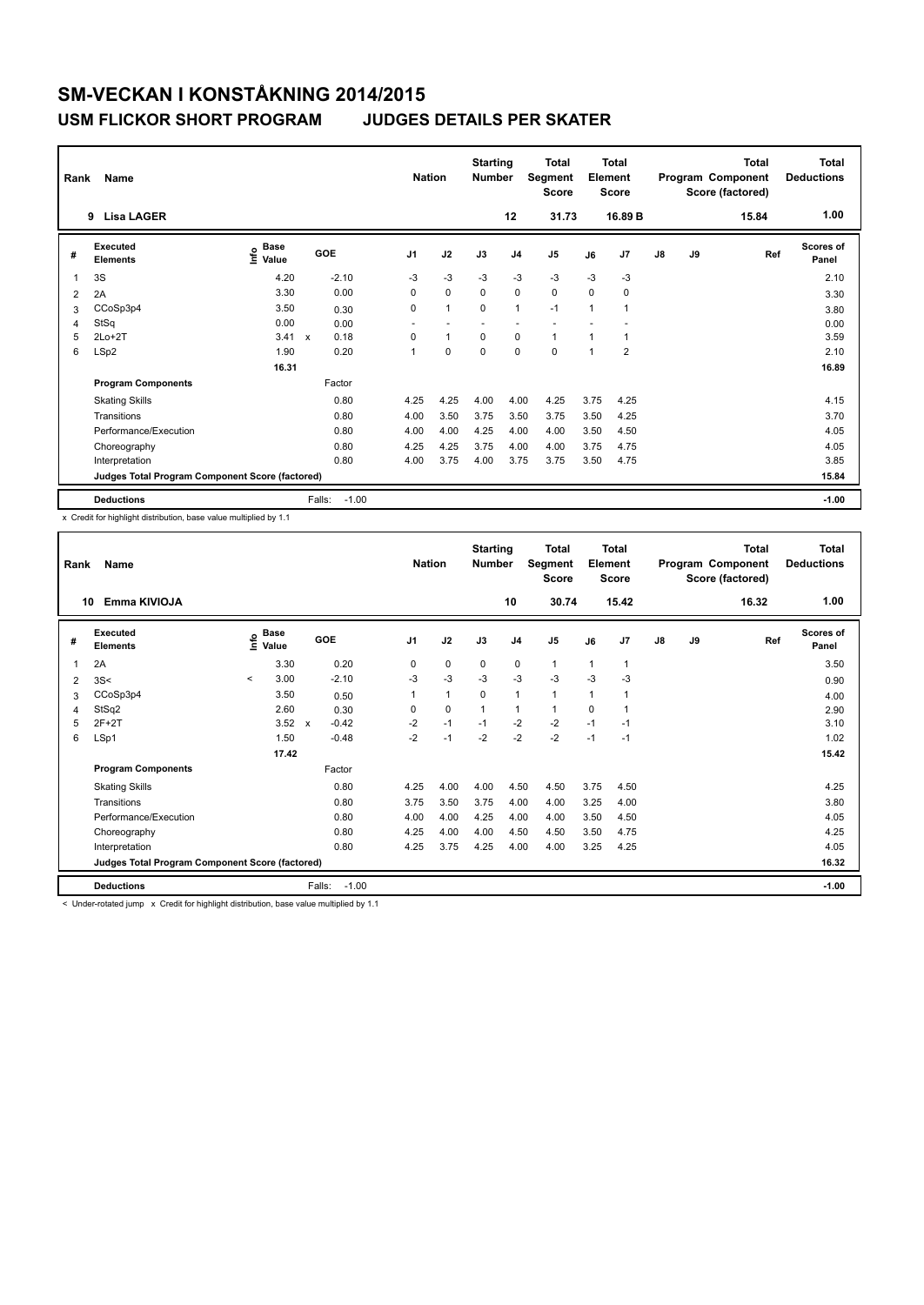| Rank | Name<br><b>Kajsa KOSKINEN</b><br>11             |      |                      |              |         |                | <b>Nation</b> | <b>Starting</b><br><b>Number</b> |                | Total<br>Segment<br><b>Score</b> |      | <b>Total</b><br>Element<br><b>Score</b> |               |    | <b>Total</b><br>Program Component<br>Score (factored) | <b>Total</b><br><b>Deductions</b> |
|------|-------------------------------------------------|------|----------------------|--------------|---------|----------------|---------------|----------------------------------|----------------|----------------------------------|------|-----------------------------------------|---------------|----|-------------------------------------------------------|-----------------------------------|
|      |                                                 |      |                      |              |         |                |               |                                  | 5              | 28.88                            |      | 15.28                                   |               |    | 13.60                                                 | 0.00                              |
| #    | Executed<br><b>Elements</b>                     | ١nfo | <b>Base</b><br>Value |              | GOE     | J <sub>1</sub> | J2            | J3                               | J <sub>4</sub> | J <sub>5</sub>                   | J6   | J7                                      | $\mathsf{J}8$ | J9 | Ref                                                   | Scores of<br>Panel                |
| 1    | CCoSp3p4                                        |      | 3.50                 |              | 0.50    | 1              | $\mathbf{1}$  | 1                                | 0              | $\mathbf{1}$                     | 1    | 1                                       |               |    |                                                       | 4.00                              |
| 2    | 2Lz                                             |      | 2.10                 |              | $-0.24$ | $-1$           | $-2$          | 0                                | $\mathbf 0$    | $-2$                             | 0    | $-1$                                    |               |    |                                                       | 1.86                              |
| 3    | 2A<<                                            | <<   | 1.10                 |              | $-0.60$ | $-3$           | $-3$          | $-3$                             | $-3$           | $-3$                             | $-3$ | $-3$                                    |               |    |                                                       | 0.50                              |
| 4    | $2F+2T$                                         |      | 3.52                 | $\mathsf{x}$ | $-0.06$ | $-1$           | $\Omega$      | $\Omega$                         | $-1$           | $\Omega$                         | 0    | $\Omega$                                |               |    |                                                       | 3.46                              |
| 5    | LSp3                                            |      | 2.40                 |              | $-0.24$ | 1              | $\mathbf 0$   | $-1$                             | $-1$           | $-1$                             | $-1$ | $-1$                                    |               |    |                                                       | 2.16                              |
| 6    | StSq3                                           |      | 3.30                 |              | 0.00    | $\Omega$       | $-1$          | $\Omega$                         | $\Omega$       | $\Omega$                         | 0    | $\mathbf 0$                             |               |    |                                                       | 3.30                              |
|      |                                                 |      | 15.92                |              |         |                |               |                                  |                |                                  |      |                                         |               |    |                                                       | 15.28                             |
|      | <b>Program Components</b>                       |      |                      |              | Factor  |                |               |                                  |                |                                  |      |                                         |               |    |                                                       |                                   |
|      | <b>Skating Skills</b>                           |      |                      |              | 0.80    | 3.50           | 3.50          | 3.25                             | 3.00           | 3.50                             | 3.50 | 3.50                                    |               |    |                                                       | 3.45                              |
|      | Transitions                                     |      |                      |              | 0.80    | 3.00           | 3.00          | 3.00                             | 3.50           | 3.25                             | 3.25 | 3.25                                    |               |    |                                                       | 3.15                              |
|      | Performance/Execution                           |      |                      |              | 0.80    | 3.25           | 3.25          | 3.50                             | 3.50           | 3.50                             | 3.50 | 3.75                                    |               |    |                                                       | 3.45                              |
|      | Choreography                                    |      |                      |              | 0.80    | 3.50           | 3.50          | 3.50                             | 3.75           | 3.50                             | 3.50 | 3.75                                    |               |    |                                                       | 3.55                              |
|      | Interpretation                                  |      |                      |              | 0.80    | 3.50           | 3.25          | 3.50                             | 3.50           | 3.25                             | 3.25 | 3.50                                    |               |    |                                                       | 3.40                              |
|      | Judges Total Program Component Score (factored) |      |                      |              |         |                |               |                                  |                |                                  |      |                                         |               |    |                                                       | 13.60                             |
|      | <b>Deductions</b>                               |      |                      |              |         |                |               |                                  |                |                                  |      |                                         |               |    |                                                       | 0.00                              |

<< Downgraded jump x Credit for highlight distribution, base value multiplied by 1.1

| Rank | Name<br>Elina EKLÖF<br>12                       |                   |             |                           |         |                | <b>Nation</b> | <b>Starting</b><br><b>Number</b> |                | <b>Total</b><br>Segment<br><b>Score</b> |          | <b>Total</b><br>Element<br><b>Score</b> |               |    | <b>Total</b><br>Program Component<br>Score (factored) | <b>Total</b><br><b>Deductions</b> |
|------|-------------------------------------------------|-------------------|-------------|---------------------------|---------|----------------|---------------|----------------------------------|----------------|-----------------------------------------|----------|-----------------------------------------|---------------|----|-------------------------------------------------------|-----------------------------------|
|      |                                                 |                   |             |                           |         |                |               |                                  | 4              | 28.71                                   |          | 15.47                                   |               |    | 13.24                                                 | 0.00                              |
| #    | Executed<br><b>Elements</b>                     | e Base<br>⊆ Value | <b>Base</b> |                           | GOE     | J <sub>1</sub> | J2            | J3                               | J <sub>4</sub> | J5                                      | J6       | J7                                      | $\mathsf{J}8$ | J9 | Ref                                                   | Scores of<br>Panel                |
| 1    | 2Lo                                             |                   | 1.80        |                           | 0.18    |                | 1             | $\mathbf 0$                      | $\mathbf 0$    | 0                                       | 1        | $\overline{1}$                          |               |    |                                                       | 1.98                              |
| 2    | CCoSp3p4                                        |                   | 3.50        |                           | $-0.12$ | $-1$           | $\mathbf 0$   | $-1$                             | 0              | $-2$                                    | 0        | 0                                       |               |    |                                                       | 3.38                              |
| 3    | StSq3                                           |                   | 3.30        |                           | 0.00    | $\Omega$       | $\Omega$      | 0                                | $\mathbf 0$    | 0                                       | $\Omega$ | 0                                       |               |    |                                                       | 3.30                              |
| 4    | $2F+2T$                                         |                   | 3.52        | $\boldsymbol{\mathsf{x}}$ | $-0.12$ | $-1$           | 0             | $\Omega$                         | $-1$           | $-1$                                    | $\Omega$ | 0                                       |               |    |                                                       | 3.40                              |
| 5    | 2A<<                                            | <<                | 1.21        | $\mathbf{x}$              | $-0.60$ | $-3$           | $-3$          | $-3$                             | $-3$           | $-3$                                    | $-3$     | $-3$                                    |               |    |                                                       | 0.61                              |
| 6    | LSp3                                            |                   | 2.40        |                           | 0.40    | 1              | 1             | $\mathbf 0$                      | $\mathbf{1}$   | 0                                       | 1        | $\overline{1}$                          |               |    |                                                       | 2.80                              |
|      |                                                 |                   | 15.73       |                           |         |                |               |                                  |                |                                         |          |                                         |               |    |                                                       | 15.47                             |
|      | <b>Program Components</b>                       |                   |             |                           | Factor  |                |               |                                  |                |                                         |          |                                         |               |    |                                                       |                                   |
|      | <b>Skating Skills</b>                           |                   |             |                           | 0.80    | 3.50           | 3.75          | 3.25                             | 3.00           | 3.50                                    | 3.50     | 3.50                                    |               |    |                                                       | 3.45                              |
|      | Transitions                                     |                   |             |                           | 0.80    | 3.25           | 3.50          | 3.25                             | 2.50           | 3.00                                    | 3.00     | 3.25                                    |               |    |                                                       | 3.15                              |
|      | Performance/Execution                           |                   |             |                           | 0.80    | 3.50           | 3.75          | 3.50                             | 3.25           | 3.25                                    | 3.25     | 3.50                                    |               |    |                                                       | 3.40                              |
|      | Choreography                                    |                   |             |                           | 0.80    | 3.50           | 3.50          | 3.00                             | 3.00           | 3.25                                    | 3.25     | 3.75                                    |               |    |                                                       | 3.30                              |
|      | Interpretation                                  |                   |             |                           | 0.80    | 3.25           | 3.50          | 3.50                             | 2.75           | 3.25                                    | 3.00     | 3.25                                    |               |    |                                                       | 3.25                              |
|      | Judges Total Program Component Score (factored) |                   |             |                           |         |                |               |                                  |                |                                         |          |                                         |               |    |                                                       | 13.24                             |
|      | <b>Deductions</b>                               |                   |             |                           |         |                |               |                                  |                |                                         |          |                                         |               |    |                                                       | 0.00                              |

<< Downgraded jump x Credit for highlight distribution, base value multiplied by 1.1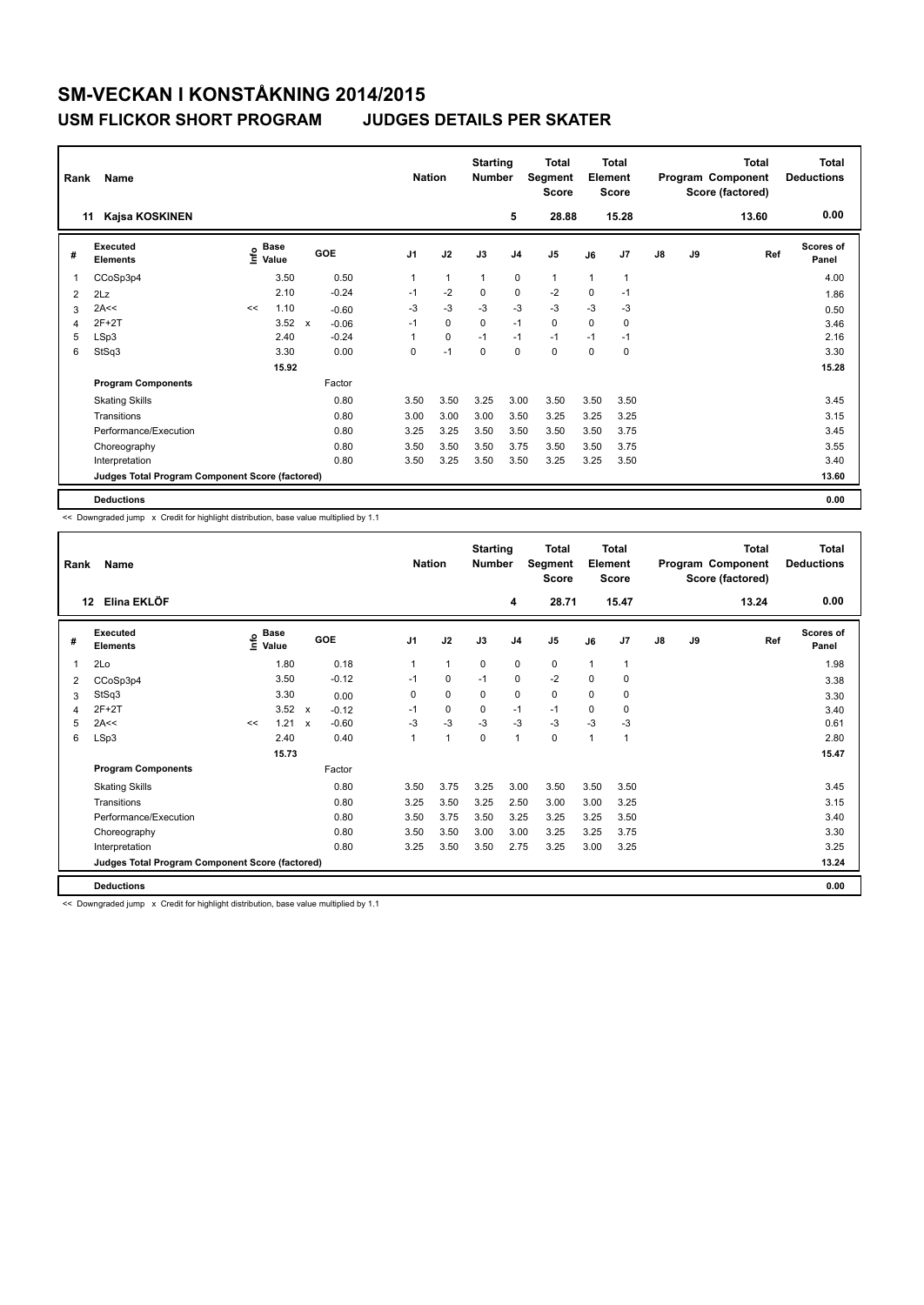### **USM FLICKOR SHORT PROGRAM JUDGES DETAILS PER SKATER**

| Rank           | Name                                            |                           |                      | <b>Nation</b>  |             | <b>Starting</b><br><b>Number</b> |                | <b>Total</b><br>Segment<br><b>Score</b> |              | <b>Total</b><br>Element<br><b>Score</b> |    |    | <b>Total</b><br>Program Component<br>Score (factored) | <b>Total</b><br><b>Deductions</b> |
|----------------|-------------------------------------------------|---------------------------|----------------------|----------------|-------------|----------------------------------|----------------|-----------------------------------------|--------------|-----------------------------------------|----|----|-------------------------------------------------------|-----------------------------------|
|                | Sofia STRAND<br>13                              |                           |                      |                |             |                                  | 6              | 27.18                                   |              | 14.22                                   |    |    | 12.96                                                 | 0.00                              |
| #              | Executed<br><b>Elements</b>                     | Base<br>e Base<br>⊆ Value | GOE                  | J <sub>1</sub> | J2          | J3                               | J <sub>4</sub> | J <sub>5</sub>                          | J6           | J7                                      | J8 | J9 | Ref                                                   | <b>Scores of</b><br>Panel         |
|                | $2F+2T$                                         | 3.20                      | 0.00                 | 0              | 0           | 0                                | 0              | 0                                       | 0            | 0                                       |    |    |                                                       | 3.20                              |
| $\overline{2}$ | 2A                                              | 3.30                      | $-1.20$              | $-3$           | $-3$        | $-2$                             | $-3$           | $-2$                                    | $-2$         | $-2$                                    |    |    |                                                       | 2.10                              |
| 3              | CCoSp3p3                                        | 3.00                      | 0.00                 | 0              | 0           | 0                                | 0              | $\mathbf 0$                             | 0            | 0                                       |    |    |                                                       | 3.00                              |
| 4              | StSq2                                           | 2.60                      | $-0.50$              | 0              | $-1$        | $-1$                             | $-1$           | $-1$                                    | $-1$         | $-1$                                    |    |    |                                                       | 2.10                              |
| 5              | 2Lo                                             | 1.98                      | 0.00<br>$\mathbf{x}$ | $\Omega$       | $\mathbf 0$ | $\Omega$                         | $\mathbf 0$    | $\mathbf 0$                             | $\mathbf{1}$ | 0                                       |    |    |                                                       | 1.98                              |
| 6              | LSp2                                            | 1.90                      | $-0.06$              | $\Omega$       | $\Omega$    | $\Omega$                         | $-1$           | $-1$                                    | $\Omega$     | $\Omega$                                |    |    |                                                       | 1.84                              |
|                |                                                 | 15.98                     |                      |                |             |                                  |                |                                         |              |                                         |    |    |                                                       | 14.22                             |
|                | <b>Program Components</b>                       |                           | Factor               |                |             |                                  |                |                                         |              |                                         |    |    |                                                       |                                   |
|                | <b>Skating Skills</b>                           |                           | 0.80                 | 3.25           | 3.50        | 3.75                             | 3.75           | 3.25                                    | 3.25         | 3.00                                    |    |    |                                                       | 3.40                              |
|                | Transitions                                     |                           | 0.80                 | 3.25           | 3.00        | 3.25                             | 3.00           | 3.00                                    | 3.00         | 3.00                                    |    |    |                                                       | 3.05                              |
|                | Performance/Execution                           |                           | 0.80                 | 3.25           | 3.25        | 3.50                             | 3.25           | 3.25                                    | 3.00         | 3.25                                    |    |    |                                                       | 3.25                              |
|                | Choreography                                    |                           | 0.80                 | 3.50           | 3.50        | 3.75                             | 3.00           | 3.25                                    | 3.00         | 3.50                                    |    |    |                                                       | 3.35                              |
|                | Interpretation                                  |                           | 0.80                 | 3.50           | 3.00        | 3.50                             | 3.00           | 3.00                                    | 2.75         | 3.25                                    |    |    |                                                       | 3.15                              |
|                | Judges Total Program Component Score (factored) |                           |                      |                |             |                                  |                |                                         |              |                                         |    |    |                                                       | 12.96                             |
|                | <b>Deductions</b>                               |                           |                      |                |             |                                  |                |                                         |              |                                         |    |    |                                                       | 0.00                              |

x Credit for highlight distribution, base value multiplied by 1.1

| Rank           | Name                                            |         |                      |                      | <b>Nation</b>  |      | <b>Starting</b><br><b>Number</b> |                | <b>Total</b><br>Segment<br><b>Score</b> |      | Total<br>Element<br><b>Score</b> |    |    | <b>Total</b><br>Program Component<br>Score (factored) | Total<br><b>Deductions</b> |
|----------------|-------------------------------------------------|---------|----------------------|----------------------|----------------|------|----------------------------------|----------------|-----------------------------------------|------|----------------------------------|----|----|-------------------------------------------------------|----------------------------|
| 14             | <b>Frida SANDGREN</b>                           |         |                      |                      |                |      |                                  | 8              | 27.09                                   |      | 14.49                            |    |    | 13.60                                                 | 1.00                       |
| #              | Executed<br><b>Elements</b>                     | ١nfo    | <b>Base</b><br>Value | GOE                  | J <sub>1</sub> | J2   | J3                               | J <sub>4</sub> | J <sub>5</sub>                          | J6   | J <sub>7</sub>                   | J8 | J9 | Ref                                                   | Scores of<br>Panel         |
| 1              | $2Lz+2T$                                        |         | 3.40                 | $-0.18$              | $-1$           | 0    | $-1$                             | $\mathbf 0$    | $-1$                                    | 0    | $-1$                             |    |    |                                                       | 3.22                       |
| $\overline{2}$ | 2A<                                             | $\prec$ | 2.30                 | $-1.50$              | -3             | $-3$ | $-3$                             | $-3$           | $-3$                                    | -3   | -3                               |    |    |                                                       | 0.80                       |
| 3              | LSp3                                            |         | 2.40                 | $-0.24$              | $-2$           | $-1$ | $-1$                             | 0              | $-2$                                    | 0    | 0                                |    |    |                                                       | 2.16                       |
| 4              | StSq2                                           |         | 2.60                 | 0.00                 | 0              | 0    | 0                                | $-1$           | 0                                       | 0    | 0                                |    |    |                                                       | 2.60                       |
| 5              | 2F                                              |         | 2.09                 | 0.18<br>$\mathbf{x}$ |                | 0    | 1                                | 1              | $-1$                                    |      | 0                                |    |    |                                                       | 2.27                       |
| 6              | CCoSp3p4                                        |         | 3.50                 | $-0.06$              | 0              | $-1$ | 0                                | 0              | $-1$                                    | 0    | 0                                |    |    |                                                       | 3.44                       |
|                |                                                 |         | 16.29                |                      |                |      |                                  |                |                                         |      |                                  |    |    |                                                       | 14.49                      |
|                | <b>Program Components</b>                       |         |                      | Factor               |                |      |                                  |                |                                         |      |                                  |    |    |                                                       |                            |
|                | <b>Skating Skills</b>                           |         |                      | 0.80                 | 3.75           | 3.50 | 4.00                             | 3.50           | 3.50                                    | 3.25 | 3.50                             |    |    |                                                       | 3.55                       |
|                | Transitions                                     |         |                      | 0.80                 | 3.25           | 3.25 | 3.25                             | 3.00           | 3.25                                    | 3.00 | 3.00                             |    |    |                                                       | 3.15                       |
|                | Performance/Execution                           |         |                      | 0.80                 | 3.75           | 3.25 | 3.75                             | 3.75           | 3.50                                    | 3.00 | 3.50                             |    |    |                                                       | 3.55                       |
|                | Choreography                                    |         |                      | 0.80                 | 3.50           | 3.25 | 3.75                             | 3.75           | 3.25                                    | 3.00 | 3.75                             |    |    |                                                       | 3.50                       |
|                | Interpretation                                  |         |                      | 0.80                 | 3.50           | 3.25 | 3.50                             | 3.25           | 3.00                                    | 2.75 | 3.25                             |    |    |                                                       | 3.25                       |
|                | Judges Total Program Component Score (factored) |         |                      |                      |                |      |                                  |                |                                         |      |                                  |    |    |                                                       | 13.60                      |
|                | <b>Deductions</b>                               |         |                      | Falls:<br>$-1.00$    |                |      |                                  |                |                                         |      |                                  |    |    |                                                       | $-1.00$                    |

< Under-rotated jump x Credit for highlight distribution, base value multiplied by 1.1 ! Not clear edge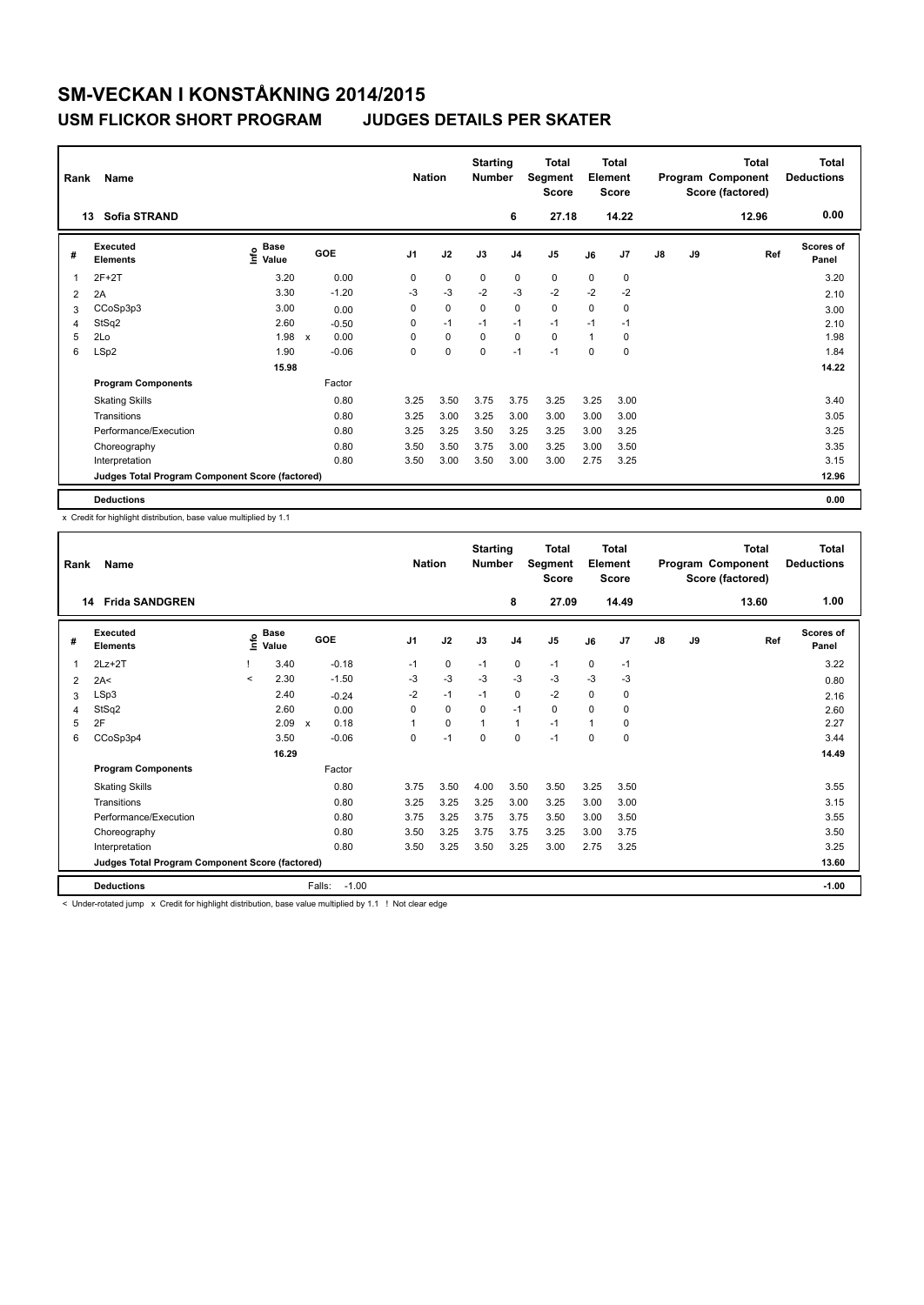### **USM FLICKOR SHORT PROGRAM JUDGES DETAILS PER SKATER**

| Rank           | Name                                            |                                  | <b>Nation</b> |             | <b>Starting</b><br><b>Number</b> | <b>Total</b><br>Segment<br><b>Score</b> | <b>Total</b><br>Element<br><b>Score</b> |             |                |                | <b>Total</b><br>Program Component<br>Score (factored) | Total<br><b>Deductions</b> |               |    |     |                    |
|----------------|-------------------------------------------------|----------------------------------|---------------|-------------|----------------------------------|-----------------------------------------|-----------------------------------------|-------------|----------------|----------------|-------------------------------------------------------|----------------------------|---------------|----|-----|--------------------|
|                | <b>Emma LIDGREN</b><br>15                       |                                  |               |             | $\mathbf{2}$                     | 26.95                                   |                                         | 14.75       |                |                | 12.20                                                 | 0.00                       |               |    |     |                    |
| #              | <b>Executed</b><br><b>Elements</b>              | <b>Base</b><br>e Base<br>⊆ Value |               |             | GOE                              | J <sub>1</sub>                          | J2                                      | J3          | J <sub>4</sub> | J <sub>5</sub> | J6                                                    | J <sub>7</sub>             | $\mathsf{J}8$ | J9 | Ref | Scores of<br>Panel |
| 1              | LSp2                                            |                                  | 1.90          |             | 0.20                             | 1                                       | $\mathbf 0$                             | $\mathbf 0$ | $\mathbf 0$    | $\mathbf{1}$   | $\Omega$                                              | 1                          |               |    |     | 2.10               |
| $\overline{2}$ | StSq3                                           |                                  | 3.30          |             | $-0.28$                          | $-1$                                    | $-1$                                    | $-1$        | 0              | $\mathbf 0$    | 0                                                     | 0                          |               |    |     | 3.02               |
| 3              | 2A<<                                            | <<                               | 1.21          | X           | $-0.60$                          | $-3$                                    | $-3$                                    | $-3$        | $-3$           | $-3$           | $-3$                                                  | $-3$                       |               |    |     | 0.61               |
| 4              | $2F+2Lo$                                        |                                  | 4.07          | X           | $-0.12$                          | $-1$                                    | 0                                       | 0           | $-1$           | $-1$           | 0                                                     | $\mathbf 0$                |               |    |     | 3.95               |
| 5              | 2Lz                                             |                                  | 2.31          | $\mathbf x$ | $-0.24$                          | $-1$                                    | $\mathbf 0$                             | $-1$        | $-1$           | $-1$           | 0                                                     | $-1$                       |               |    |     | 2.07               |
| 6              | CCoSp3p3                                        |                                  | 3.00          |             | 0.00                             | 0                                       | $-1$                                    | $\Omega$    | $\Omega$       | $\mathbf 0$    | $\Omega$                                              | $\Omega$                   |               |    |     | 3.00               |
|                |                                                 |                                  |               |             |                                  |                                         |                                         |             |                |                |                                                       | 14.75                      |               |    |     |                    |
|                | <b>Program Components</b>                       |                                  |               |             | Factor                           |                                         |                                         |             |                |                |                                                       |                            |               |    |     |                    |
|                | <b>Skating Skills</b>                           |                                  |               |             | 0.80                             | 3.00                                    | 3.00                                    | 3.25        | 2.75           | 3.00           | 3.00                                                  | 3.25                       |               |    |     | 3.05               |
|                | Transitions                                     |                                  |               |             | 0.80                             | 2.50                                    | 3.25                                    | 3.00        | 2.50           | 3.25           | 2.75                                                  | 3.00                       |               |    |     | 2.90               |
|                | Performance/Execution                           |                                  |               |             | 0.80                             | 3.00                                    | 3.25                                    | 3.25        | 3.00           | 3.25           | 3.00                                                  | 3.50                       |               |    |     | 3.15               |
|                | Choreography                                    |                                  |               |             | 0.80                             | 3.00                                    | 3.25                                    | 3.50        | 3.00           | 3.25           | 3.00                                                  | 3.75                       |               |    |     | 3.20               |
|                | Interpretation                                  |                                  |               |             | 0.80                             | 2.75                                    | 3.00                                    | 3.00        | 2.75           | 3.25           | 2.75                                                  | 3.50                       |               |    |     | 2.95               |
|                | Judges Total Program Component Score (factored) |                                  |               |             |                                  |                                         |                                         |             |                |                |                                                       |                            |               |    |     | 12.20              |
|                | <b>Deductions</b>                               |                                  |               |             |                                  |                                         |                                         |             |                |                |                                                       |                            |               |    |     | 0.00               |

<< Downgraded jump x Credit for highlight distribution, base value multiplied by 1.1

| Rank                                            | Name                        | <b>Nation</b> | <b>Starting</b><br><b>Number</b> |                                   | <b>Total</b><br>Segment<br><b>Score</b> | Total<br>Element<br><b>Score</b> |             |                |                | <b>Total</b><br>Program Component<br>Score (factored) | Total<br><b>Deductions</b> |    |    |       |                           |
|-------------------------------------------------|-----------------------------|---------------|----------------------------------|-----------------------------------|-----------------------------------------|----------------------------------|-------------|----------------|----------------|-------------------------------------------------------|----------------------------|----|----|-------|---------------------------|
| 16                                              | <b>Klara LINDEVRET</b>      |               |                                  |                                   |                                         |                                  |             | $\overline{7}$ | 26.14          |                                                       | 13.46                      |    |    | 13.68 | 1.00                      |
| #                                               | Executed<br><b>Elements</b> | ١nfo          | <b>Base</b><br>Value             | GOE                               | J <sub>1</sub>                          | J2                               | J3          | J <sub>4</sub> | J <sub>5</sub> | J6                                                    | J7                         | J8 | J9 | Ref   | <b>Scores of</b><br>Panel |
| 1                                               | 2Lz                         |               | 2.10                             | 0.12                              | $-1$                                    | $\mathbf{1}$                     | 0           | $\mathbf 0$    | 0              | $\overline{1}$                                        | $\mathbf{1}$               |    |    |       | 2.22                      |
| 2                                               | 2A<<                        | <<            | 1.10                             | $-0.56$                           | $-3$                                    | $-3$                             | $-3$        | $-3$           | $-2$           | $-2$                                                  | -3                         |    |    |       | 0.54                      |
| 3                                               | CCoSp3p4                    |               | 3.50                             | 0.20                              | 1                                       | 1                                | $\mathbf 0$ | $\mathbf 0$    | 0              | $\overline{1}$                                        | $-1$                       |    |    |       | 3.70                      |
| 4                                               | 2Lo+2Lo                     |               | 3.96                             | 0.00<br>$\boldsymbol{\mathsf{x}}$ | 0                                       | 0                                | $\mathbf 0$ | 0              | 0              | 0                                                     | 0                          |    |    |       | 3.96                      |
| 5                                               | StSq2                       |               | 2.60                             | $-1.40$                           | $-3$                                    | $-2$                             | $-3$        | $-3$           | $-2$           | $-3$                                                  | -3                         |    |    |       | 1.20                      |
| 6                                               | LSp2                        |               | 1.90                             | $-0.06$                           | 0                                       | 0                                | $\mathbf 0$ | $-1$           | $-1$           | $\mathbf 0$                                           | $\mathbf 0$                |    |    |       | 1.84                      |
|                                                 |                             |               | 15.16                            |                                   |                                         |                                  |             |                |                |                                                       |                            |    |    |       | 13.46                     |
|                                                 | <b>Program Components</b>   |               |                                  | Factor                            |                                         |                                  |             |                |                |                                                       |                            |    |    |       |                           |
|                                                 | <b>Skating Skills</b>       |               |                                  | 0.80                              | 3.50                                    | 3.50                             | 3.50        | 3.50           | 3.50           | 3.50                                                  | 3.25                       |    |    |       | 3.50                      |
|                                                 | Transitions                 |               |                                  | 0.80                              | 3.25                                    | 3.50                             | 3.50        | 2.50           | 3.25           | 3.25                                                  | 3.00                       |    |    |       | 3.25                      |
|                                                 | Performance/Execution       |               |                                  | 0.80                              | 3.25                                    | 3.75                             | 3.75        | 3.50           | 3.50           | 3.50                                                  | 3.25                       |    |    |       | 3.50                      |
|                                                 | Choreography                |               |                                  | 0.80                              | 3.50                                    | 3.75                             | 3.50        | 3.25           | 3.75           | 3.25                                                  | 3.50                       |    |    |       | 3.50                      |
|                                                 | Interpretation              |               |                                  | 0.80                              | 3.25                                    | 3.75                             | 3.75        | 3.00           | 3.25           | 3.25                                                  | 3.25                       |    |    |       | 3.35                      |
| Judges Total Program Component Score (factored) |                             |               |                                  |                                   |                                         |                                  |             |                |                |                                                       |                            |    |    |       | 13.68                     |
|                                                 | <b>Deductions</b>           |               |                                  | Falls:<br>$-1.00$                 |                                         |                                  |             |                |                |                                                       |                            |    |    |       | $-1.00$                   |

<< Downgraded jump x Credit for highlight distribution, base value multiplied by 1.1